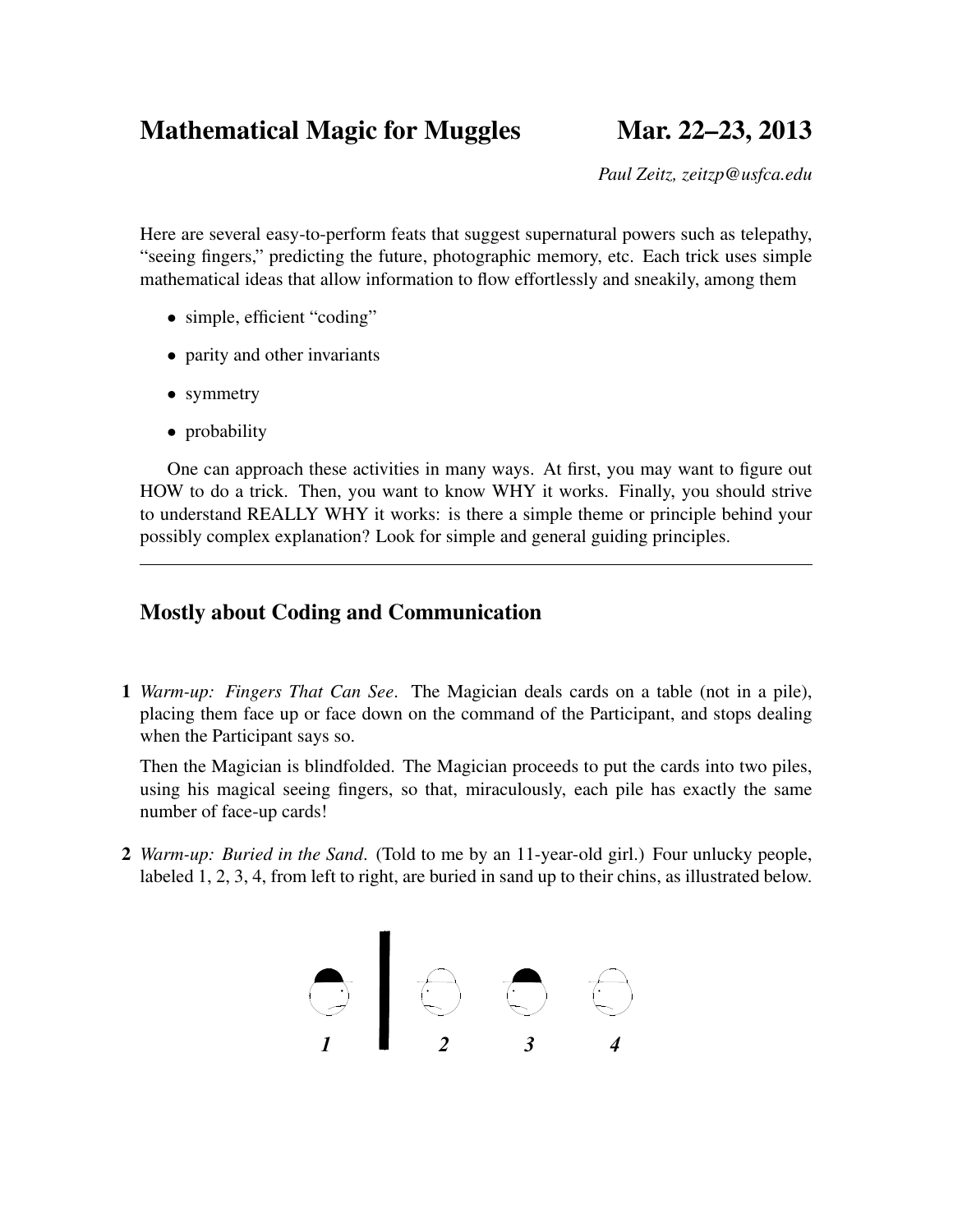There is a wall be separating  $#1$  from  $#2$ ; they are both facing this wall and that is all that they can see. However, #4 can see the back of the head of #3 and #2, and #3 can see the back of the head of #2. The evil person who imprisoned them put a hat on each person in such a way that no one can see the color of the hat that they are wearing, but can see the hats of people in front of them (unless there is a wall in the way). The evil person then said the following:

I have put hats on each of you. Two hats are white, and two are black. If any of you can determine the color of your hat, and then explain your reasoning to me, I will free you all. If you say the wrong color, or if you merely guess correctly, and your reasoning isn't logical, then all of you will die.

Assume that all four people are intelligent and equally so. What happens? Explain.

3 *Zvonkin's Magic Table*. This trick is adapted from A. Zvonkin's book *Math From 3 to 7*, which I helped to translate and edit. Zvonkin ran a math circle for small kids in Moscow and entertained them by having them cover any four consecutive numbers in the table below (vertical or horizontal), and then he would instantly determine the sum! Was it a feat of memory? Telepathy?

| 5. | 6 | 1              |                | 6 2 5 6 1      |              |                  |                     |              | 6 2 5          |                | 6              |
|----|---|----------------|----------------|----------------|--------------|------------------|---------------------|--------------|----------------|----------------|----------------|
|    | 0 | 5              | 5              | 9              | 1            |                  | $0\times 5\times 5$ |              | 9              | 1              | 0              |
| 7  | 1 | 7              | 2              | 3 <sup>7</sup> |              | 7 <sub>1</sub>   | 7                   | 2            | 3              | 7              | 1              |
| 2  | 7 | 6              | $\mathbf 1$    | 4              |              | $2 \overline{7}$ | 6                   | $\mathbf{1}$ | 4              | $\overline{2}$ | $\overline{7}$ |
| 5  | 6 | $\mathbf{1}$   |                | 6 2 5          |              |                  | 6 1                 | 6            | $\overline{2}$ | 5              | 6              |
| 5  | 6 | 1              |                | 6 2 5 6 1      |              |                  |                     | 6            | $\overline{2}$ | 5              | 6              |
| 1  | 0 | 5 <sup>5</sup> | 5              | 9              | 1            |                  | $0\quad 5\quad 5$   |              | 9              | 1              | 0              |
| 7  | 1 | 7              |                | 2 <sub>3</sub> |              | $7\quad1$        | $\overline{7}$      |              | 2 <sub>3</sub> | $\overline{7}$ | $\mathbf{1}$   |
| 2  | 7 | 6              | 1              | 4 <sup>1</sup> |              | $2 \overline{7}$ | 6                   | $\mathbf{1}$ | 4              | $\overline{2}$ | 7              |
| 5  | 6 | 1              |                | 6 2            | $5 -$        | 6                | 1                   | 6            | $\overline{2}$ | 5              | 6              |
| 5  | 6 | 1              |                | 6 2            | 5            | $6\overline{6}$  | $\mathbf{1}$        | 6            | $\overline{2}$ | 5              | 6              |
|    |   | 5 <sub>5</sub> | 5 <sup>1</sup> | 9              | $\mathbf{1}$ |                  | $0\;\;5\;\;5$       |              | 9              | 1              | 0              |
|    |   |                |                |                |              |                  |                     |              |                |                |                |

- 4 *Concentration*. The Participant deals out cards in a  $4 \times 4$  grid, putting some face up, some face down randomly. Then the Magician deals a few more cards, adding one more row and one more column. The Magician is then blindfolded and the Participant picks one card in the grid and turns it over (i.e., if it was face up, now it is face down, and if it was face down, now it is face up). The Magician takes off the blindfold and is miraculously able to spot the altered card. How?
- 5 *More Hats*. Ten people are now the victims of the Evil Villain from Problem #2. This is what E. V. tells them:

In a few minutes, you will line up, and I will put hats on you. The hats will be black or white. You will be able to see the hat colors of the people in front of you, but you won't be able to see your hat or the hats of the people behind you. Starting at the back of the line, I will ask you to say your hat color. You are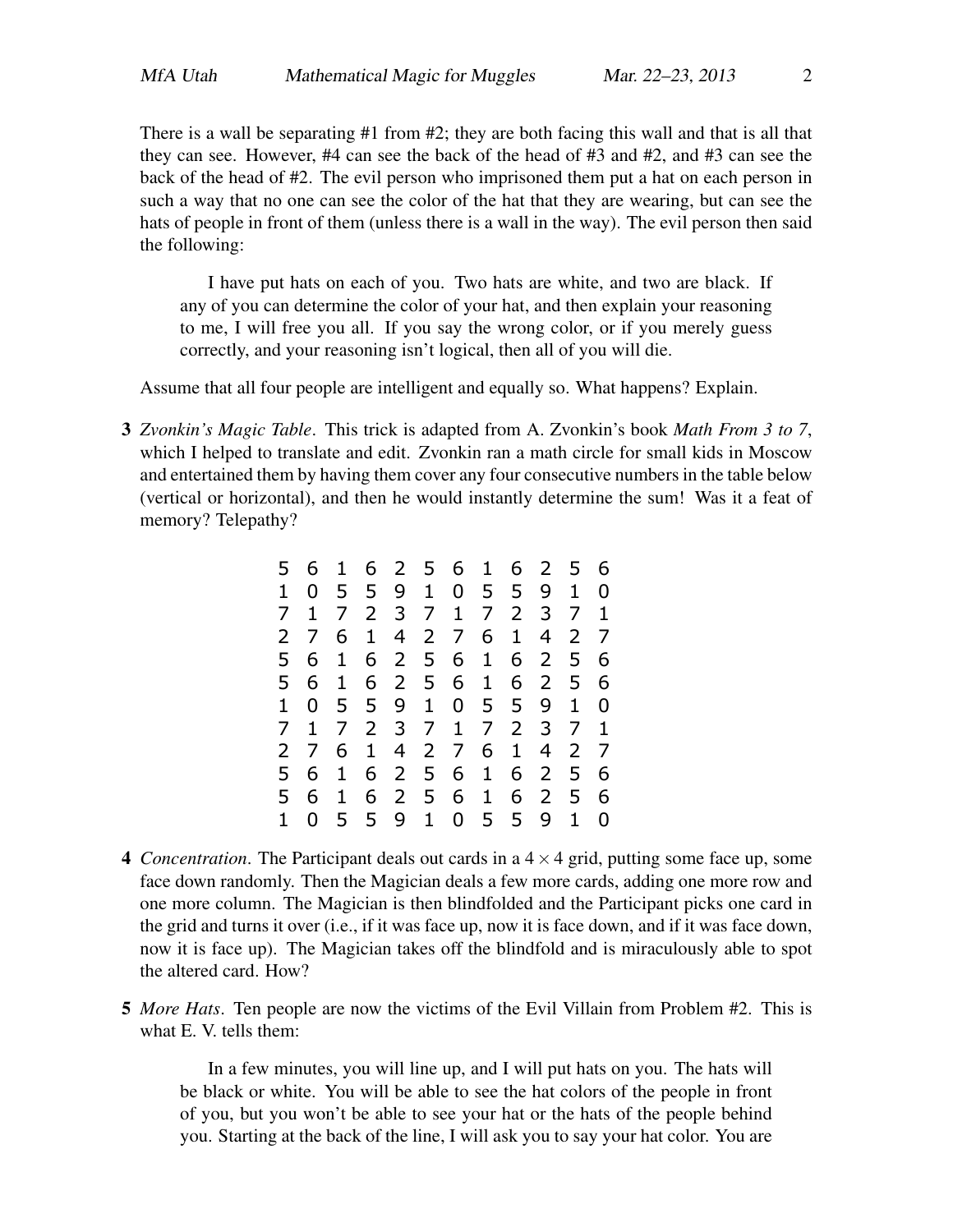allowed to say the single word "black" or "white" just once, and otherwise, you are not allowed to communicate with each other at all.

If you answer incorrectly, I will kill you instantly and loudly, so that the people in front of you will know. If you answer correctly, you will be spared.

You can take a few minutes to confer on a strategy before I line you up. After that, you may not communicate with each other in any way except when you state your hat color.

What is the best strategy? How many people can be saved?

6 *Telepathic Teacher*. The Teacher, blindfolded, asks a Student to write a largish (four to six digits, say) number on the board. The student is instructed to then write the number backwards, and to subtract the smaller of the two from the larger, with other students quietly checking the work to make sure it is perfect.

Then the Teacher asks the student to circle one digit in the answer, and then say what the other digits are. The class is then asked to concentrate deeply on the circled digit. The Teacher is able, with high probability, to correctly name the digit.

How is this done? Why is it only with "high probability?"

7 *The Kruskal Count*. This telepathy trick can be done with cards or numbers. With cards, the Magician deals out an entire deck face up on a table, and asks the participant to mentally pick one of the first dozen or so cards and then use that card to tell him or her where to go next. If the card is an Ace, move one spot to the next card. If it's 2 through 9, go that many places. If it's a face card, move the number of letter of the card (i.e., Jack or King means move four, Queen means move five). Keep doing this until you can go no further. For example, if you start with the Jack of Hearts, you then move 4 cards down and perhaps that is an Ace of clubs. Then you move to the next card, the 7 of spades, and move 7 down, etc.

When the participant gets to the final card (the one where you cannot go further, because you'd go past the last card in the deck), he or she thinks hard about it. And the Magician manages to deduce the card.

The trick can also use a random list of numbers, or a semi-random one, such as the digits of  $\pi$  below.

|  |  |  | 3 1 4 1 5 9 2 6 5 3 5 8 9 7 9 3 2 3 8 4 |  |  |  |  |  |  |
|--|--|--|-----------------------------------------|--|--|--|--|--|--|
|  |  |  | 6 2 6 4 3 3 8 3 2 7 9 5 0 2 8 8 4 1 9 7 |  |  |  |  |  |  |
|  |  |  | 1 6 9 3 9 9 3 7 5 1 0 5 8 2 0 9 7 4 9 4 |  |  |  |  |  |  |
|  |  |  | 4 5 9 2 3 0 7 8 1 6 4 0 6 2 8 6 2 0 8 9 |  |  |  |  |  |  |
|  |  |  | 9 8 6 2 8 0 3 4 8 2 5 3 4 2 1 1 7 0 6 7 |  |  |  |  |  |  |

With a number table, the rule is simpler: Pick any starting point in the row, and move that many places, unless you hit 0, in which case you move one place. For example, if you start with the second digit (1), you move one place, to 4, then 4 more places, to 2, then 2 places, to 5, etc. Once again, the Participant mentally chooses a starting point, concentrates on the ending number, and the Magician magically guesses it!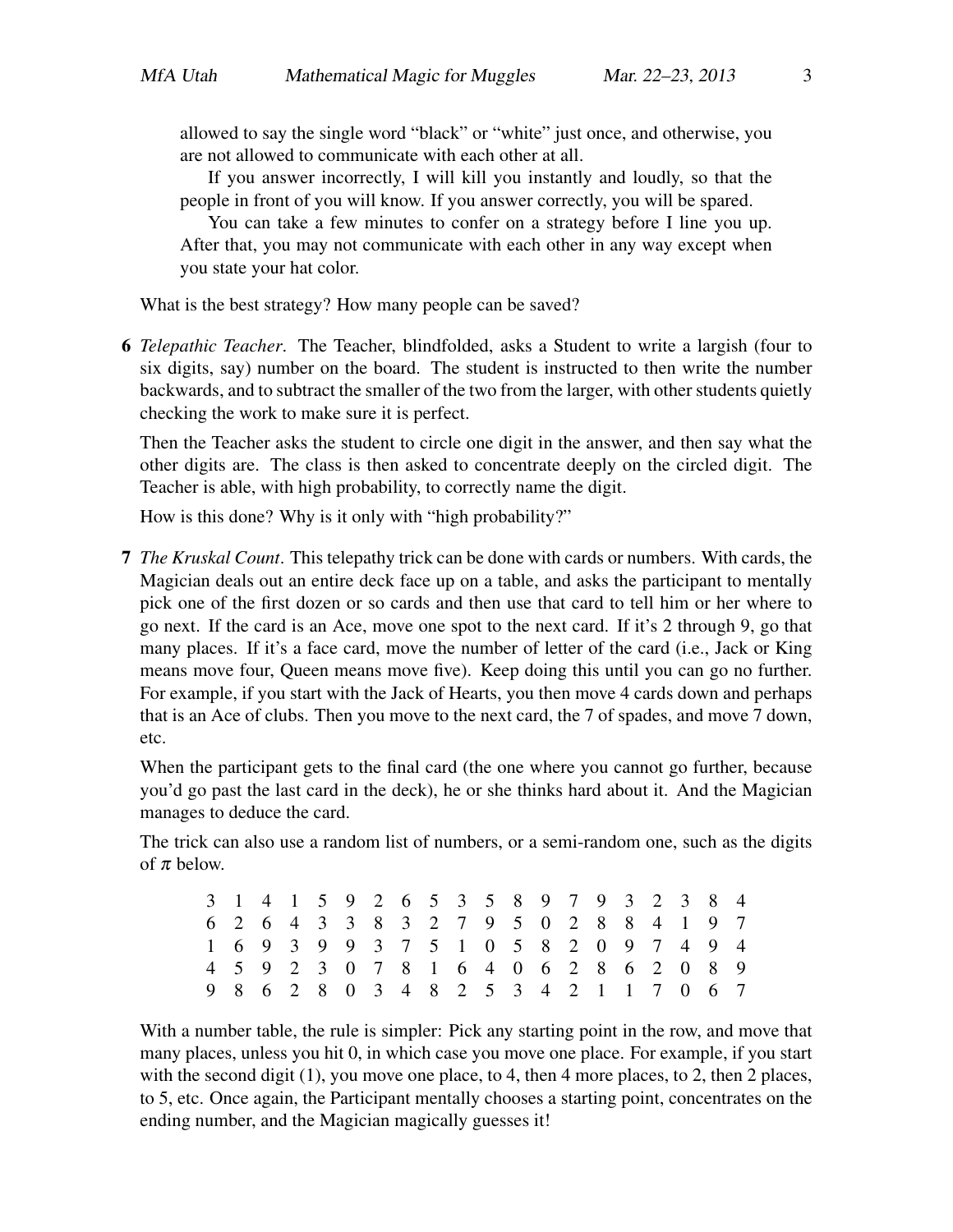## Mathematical Card Tricks

Several of these tricks were researched, perfected, and classroom-tested this winter at the San Francisco Math Circle by SFSU grad students Jessica Delgado and Kelly Walker. I am indebted to them. In turn, they (and I) are also indebted to the recent *Magical Mathematics*, by Persi Diaconis and Ron Graham (Princeton University Press, 2012).

- 8 *Hummer Shuffle Tricks*. The three tricks below all employ the "Hummer Shuffle," which consists of picking up the first two cards of a deck, turning the two cards over, and replacing them on the top of the deck (i.e., card #1 becomes card #2 and card #2 becomes card #1, and both get turned over), followed by cutting the deck (you take the top *n* cards, where *n* is up to you, and lift them off the deck, then place them at the bottom, without turning the *n* cards over, so that now the top card is the previous  $(n+1)$ st and the bottom card is the previous *n*th card, etc. After doing a bunch of Hummer Shuffles, the cards in a deck are hopelessly messed up, since not only is the order permuted, but some of the cards will be face up and some will be face down. However, this shuffle is surprisingly orderly, as you will see.
	- (a) *Baby Hummer*. This trick only uses four cards. The Participant takes four cards, all facing the same way, and sneaks a peek at the bottom card. Then the Participant does the following:
		- 1. Take the top card and place it on the bottom
		- 2. Turn the current top card face up
		- 3. Perform several Hummer Shuffles
		- 4. Turn over the top card and put it on bottom
		- 5. Put the current top card on the bottom without turning it over
		- 6. Turn the top card over and leave it on top

Now spread the cards out and three cards will be facing one way and your original bottom card with be facing the other!

- (b) *Nearly Perfect Mind Reading?* The Magician gives the Participant ten cards from A to 10, in order. The Participant then performs several Hummer Shuffles, thoroughly messing up the cards. The Magician is blindfolded. Then, the Participant starts reading off the cards in order, from the top of the disordered pile, telling the Magician what card it is. The Magician is able to guess whether the card is face up or face down, with nearly flawless accuracy (much better than 5 correct—the expected number due to random guessing)!
- (c) *Royal Flush Hummer*. The Magician takes about half a deck and shows the cards in it to the Participant, who is invited to shuffle them. The magician then apparently messes the cards up further in a random way with respect to orientation (face-up vs. face-down). Then the Magician invites the Participant to continue messing up the cards with some Hummer-type shuffles. Then the Magician deals the cards into two piles, puts them together, and spreads them out. Exactly 5 cards are face-down. They miraculously form a royal flush!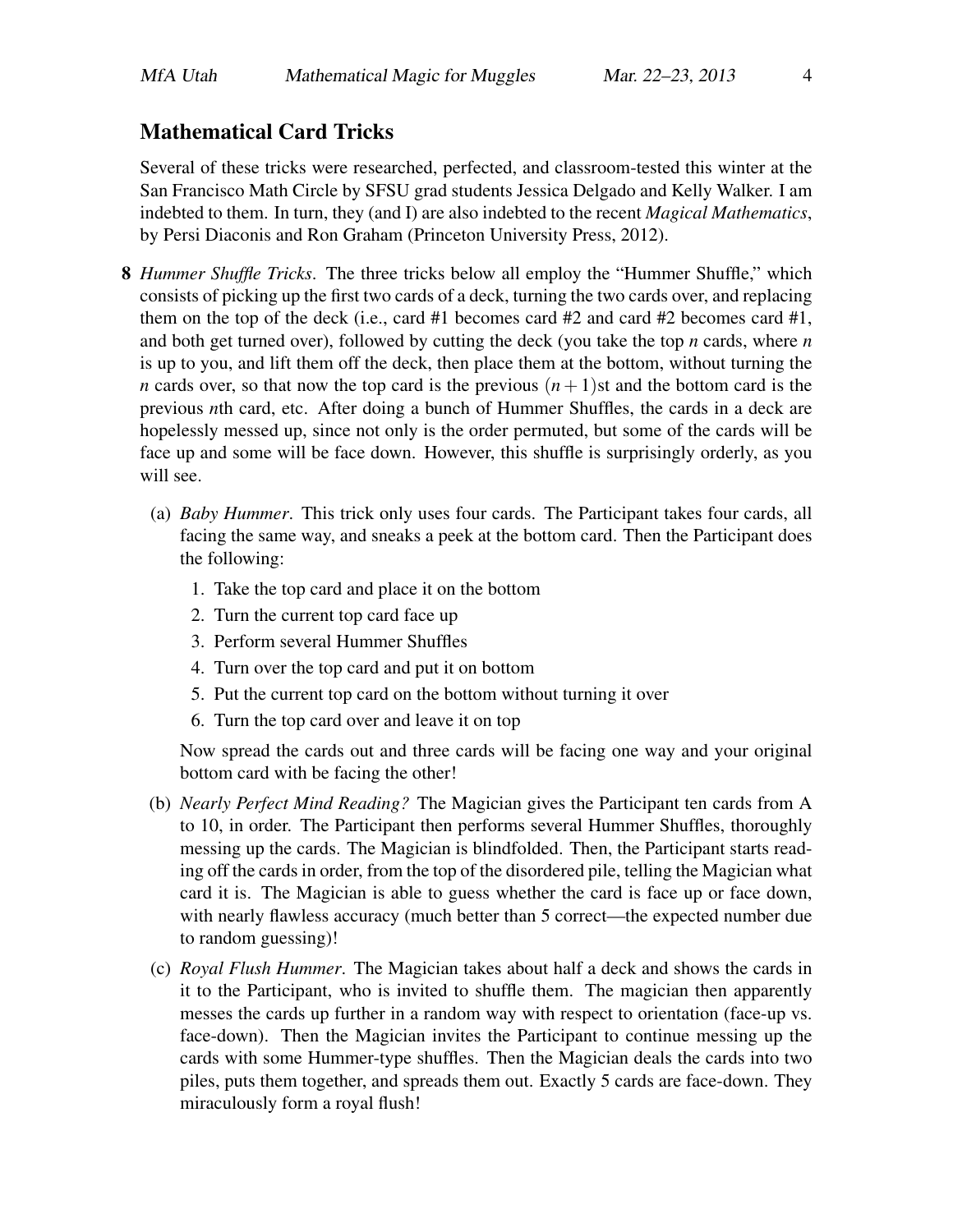9 *Scarne's Lie Speller*. The Magician spreads out cards from the top of a deck and invites the Participant to pick one. He does so, notes the card, and puts it on the top of the deck, without the Magician seeing it. The Magician then cuts the cards, and puts them behind her back. She says, "I will flip over a random card and put it in deck somewhere."

Then she spreads the cards out from the top, stopping at the one face-up card. She says that if this card is red, the Participant must tell the truth, but if it is black, then the Participant may lie. The Magician sets aside the cards that were above the face-up card, and holds the cards below the face-up card. She then asks the following questions:

- 1. "Is the card red or black?" Depending on the answer, she deals out that many cards (e.g., if the answer is "red," she deals "R-E-D" from her pile (the cards below the face-up card).
- 2. "Is the card seven, above seven, or below seven?" Again, she deals out the answer.
- 3. "Is the card hearts or diamonds/ clubs or spades?" (depending on the answer to #1).

When she deals the answer to this question, the chosen card magically appears!

10 *Random Numbers*. The Magician asks the Participant to choose a random number *n* between 1 and 20, and share this number with the audience without letting the Magician know. The Participant then removes the top *n* cards from the deck.

Next, the Magician deals 20 cards from the top of the diminished deck (which is missing *n* cards), and he asks the audience to notice the *n*th card dealt (without giving it away with body language!).

Next, an audience member is asked to estimate half the size of the now very diminished deck (it is missing  $20 + n$  cards). We call this number *h*. The Magician then deals *h* cards from the top, face-down. Then he places the stack of 20 cards on top of this, and puts the rest of the diminished deck on top of that (so the *n* cards removed at the start are still missing).

Finally, the Magician deals cards off the top, but at some miraculous point, stops, and it is the one that the audience noted!

- 11 *Guess from the Cut*. The Magician hands a deck of cards to several Participants, and asks one to cut the cards. Then she asks each of three Participants to draw from the top of the deck. She asks the first Participant to say the value of his card (not the suit), and asks the second to merely state his suit. For the third person, she only asks that the participant concentrate mentally on broadcasting his card. Of course, the Magician is able to correctly identify all three cards!
- 12 *Mind-Reader?* The Magician asks the Participant to pick any five cards from a standard deck. and then show them to the Magician's Assistant, who places one of the five cards back in the deck and then puts the remaining four cards into a pile. The Magician is blindfolded, and does not witness any of this. Then the Magician takes off the blindfold, takes the pile of 4 cards, reads the four cards that the Assistant has arranged, and is able to find the fifth card in the deck (even if the Participant shuffled the deck after the Assistant put the card in the deck). Assume no supernatural powers, and that the deck of cards is not marked, and that the cards are all in neat pile, all facing the same way. How is the trick done?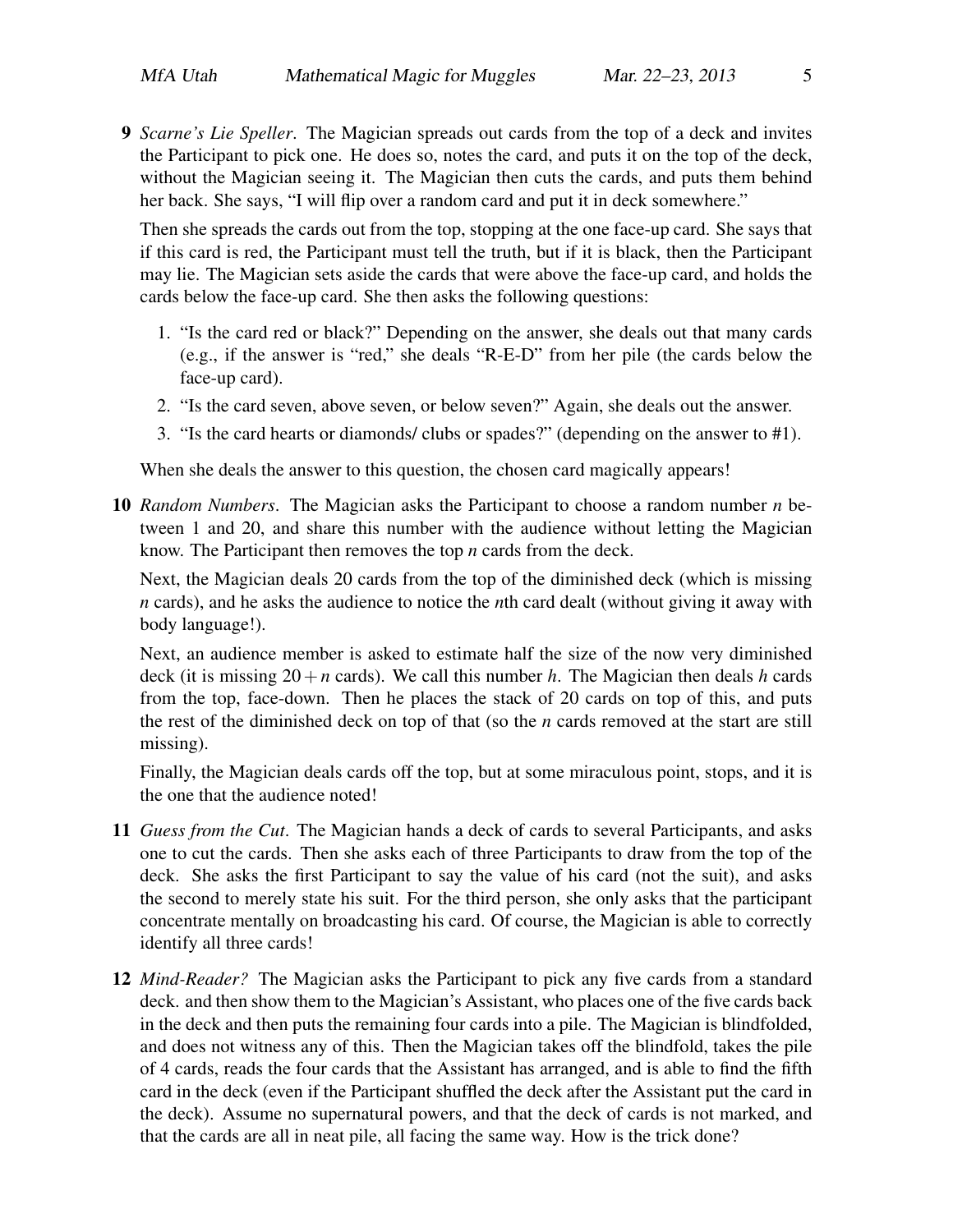## The Mysteries, Revealed!

- 1 *Fingers That Can See*. M watches and keeps track of the total number of face up cards. Call this number *u*. Then while blindfolded, M merely collects any *u* cards into a pile (making sure to keep their original orientation) and then flips this entire pile upside-down. Then this pile and the remaining cards have the same number of face-up cards. The reason: suppose that, among the *u* cards collected, that *f* of them are face up. Then  $u - f$  are face down. However, in the pile of non-collected cards,  $u - f$  must be face up (since the total number of face up cards is *u*). So flipping the chosen cards does what we want!
- 2 *Buried in the Sand*. Person #3 notes that #4 is *silent*, indicating that #3 has a black hat; for if her (#3's) hat were white, then #4 would see two white hats and immediately deduce that his (#4's) hat had to be black. So #3 says "black," after a short wait.
- 3 *Zvonkin's Magic Table*. The table is a repeating grid of 5×5 numbers arranged so that each row and each column sums to 20. Such grids are easy to make—try it yourself!—and now the trick is obvious: just look at the number adjacent to the covered area, and subtract this from 20.
- 4 *Concentration*. M arranges the cards in the extra row and column in such a way as to guarantee that each row and each column has an *odd* number of face-up cards. This is always possible, because there are an odd number of rows and an odd number of columns: Obviously, M can add a card to each of the four rows, and to each of the four columns, ensuring that these rows and these columns each have an odd number of face-up cards, but there is one card left to place, which will complete the new fifth row and fifth column. Place this card so that the new fifth row now has an odd number of face-up cards. At this point, each row has an odd number of face-up card, and since there are an odd number of rows, we know that the total number of face-up cards will be odd. Looking at columns, the first four columns each have an odd number of face-up cards, which totals to an even number. So the fifth column must have an odd number of face-up cards.

In any event, it is now easy to spot the altered card. Just look for the row with an *even* number of face-up cards, and the column with the same property. The altered card will be at this intersection.

- 5 *More Hats*. The prisoners agree that the person at the back of the line uses the following code: "white" means "the number of black hats that I see is even" and "black" means "the number of black hats that I see is odd." This person may or may not live, but allows the others to live, because now everyone can keep track, if they are careful. Even if someone makes a mistake, the people in front can recover.
- 6 *Telepathic Teacher*. This is a classic application of the "casting out nines" method which gives a nice algorithm for computing the remainder of a number when it is divided by 9: Just add the digits, repeating if needed. Why is this true? There are many possible explanations, many using algebra. But we can explain it without algebra, with an example. Suppose we want to know the remainder for 764 when divided by 9. We write

$$
764 = 7 \cdot 100 + 6 \cdot 10 + 4
$$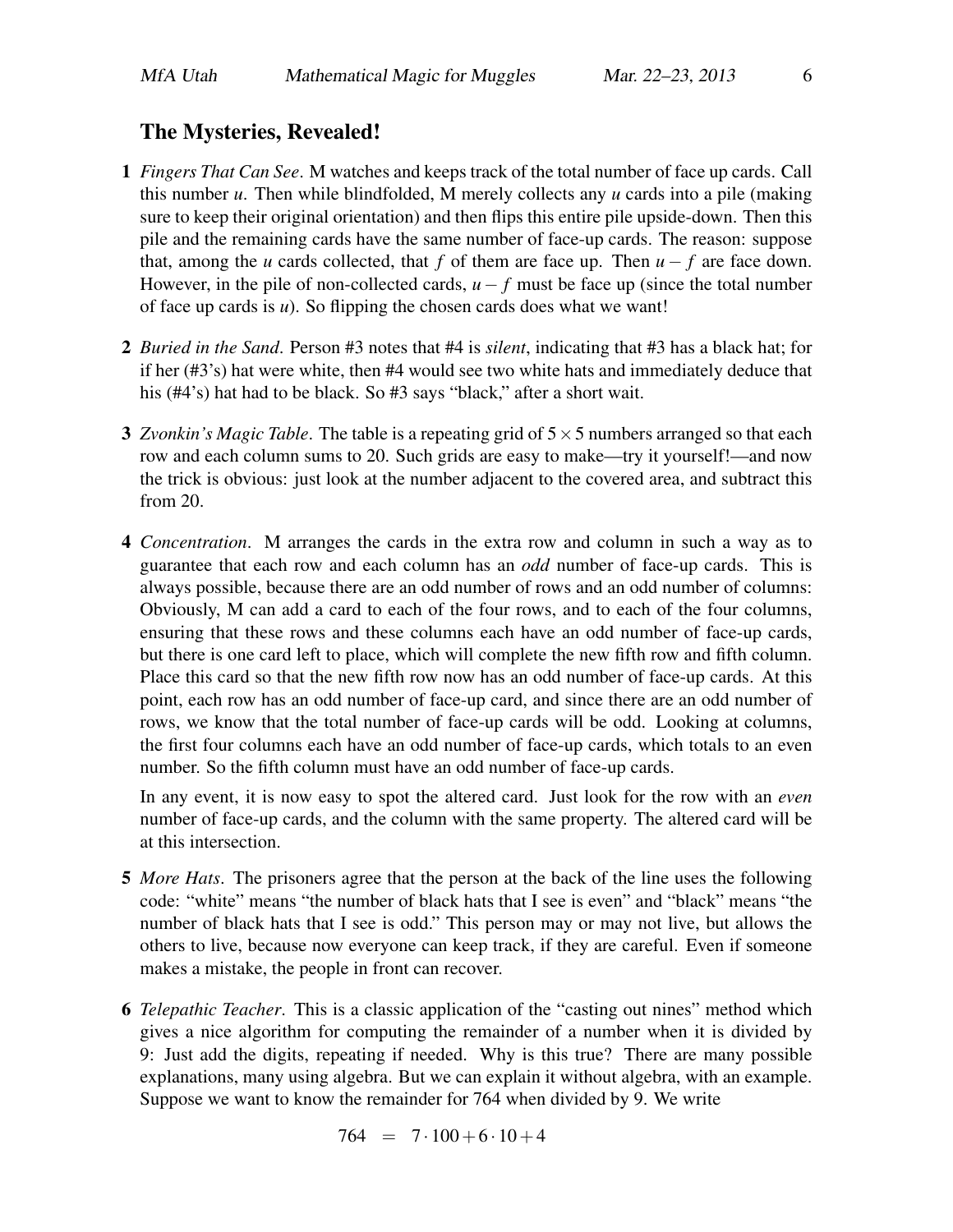$$
= 7 \cdot (99 + 1) + 6 \cdot (9 + 1) + 4
$$
  
= 7 \cdot 99 + 7 + 6 \cdot 9 + 6 + 4  
= 7 \cdot 99 + 6 \cdot 9 + (7 + 6 + 4),

and clearly the first two terms of the sum above are multiples of 9, so the leftover (the sum of the digits) is the remainder.

Back to the trick. The original number has a certain remainder. The reversed number has the *same* remainder, since it has the same digit sum! So the difference will have a remainder of zero, i.e., will be a multiple of 9. Thus, when all but one of the digits in the difference are called out, the Teacher can add them up and figure out what is needed to make a multiple of 9. For example, if the Teacher hears, "8, 4, 0, and 7," the sum is (after adding digits when needed) 1, so the missing digit must be 8 (to get a sum of 9).

The reason that this trick only works with high probability, rather than certainty, is because the digit sum of the difference could end up being a multiple of nine! Then the missing digit is either 0 or 9. But in this case, the Teacher can just say, "I am seeing a round image. There is some interference. I cannot tell if there is a little hook at the bottom or not. So it is either 0 or 9." This will maintain the illusion of telepathy, albeit subject to interference.

7 *The Kruskal Count*. This trick works for the same reason that putting a hotel on Park Place is almost always a winning Monopoly strategy: eventually, someone will land at Park Place!

Pick the very first card (or digit) and plot out the evolution of this pick. Imagine, say, that each card (digit) that gets visited is colored green. Now consider a different starting point. This will engender a new sequence of visited locations. But observe that as soon as we reach a green location, we are locked into all the rest of the green locations.

So now, think of the green locations as "mines" or "Monopoly hotels that belong to our opponent." We start at some random point, and then our course is preordained (by the actual values of the cards or digits) but is also, in some sense, random. With digits, each step will be have length from 1 to 9, with each choice approximately equal (1 is more likely, since landing on 0 leads to a step size of 1). With cards, step sizes of 4 and 5 are somewhat more likely than the others, but otherwise, it's a random choice between 1 and 9.

In other words, each random sequence of digits (or shuffled deck of cards) plus a starting point yields a random sequence of step lengths, with approximately equal probabilities for each step length.

How do you avoid green locations? At each step, look for the nearest green location, and make sure not to step that distance. Just like Monopoly: if you are 8 steps from Park Place, you toss your dice, hoping not to get an 8. Since there are 9 possible step lengths, and only one bad one, at each turn, you have an 8/9 probability of missing the next green location. Consequently, if you do this 15 times, the probability of missing *all* of the green locations is  $(8/9)^{15}$ , which is about 17%. Hence there is an 83% probability that you will hit a green spot and then get locked into the sequence that began with the very first location.

So that's how the Magician does the trick, by starting from the first spot and knowing that, with high probability, the Participant and the Magician will end up in the same place.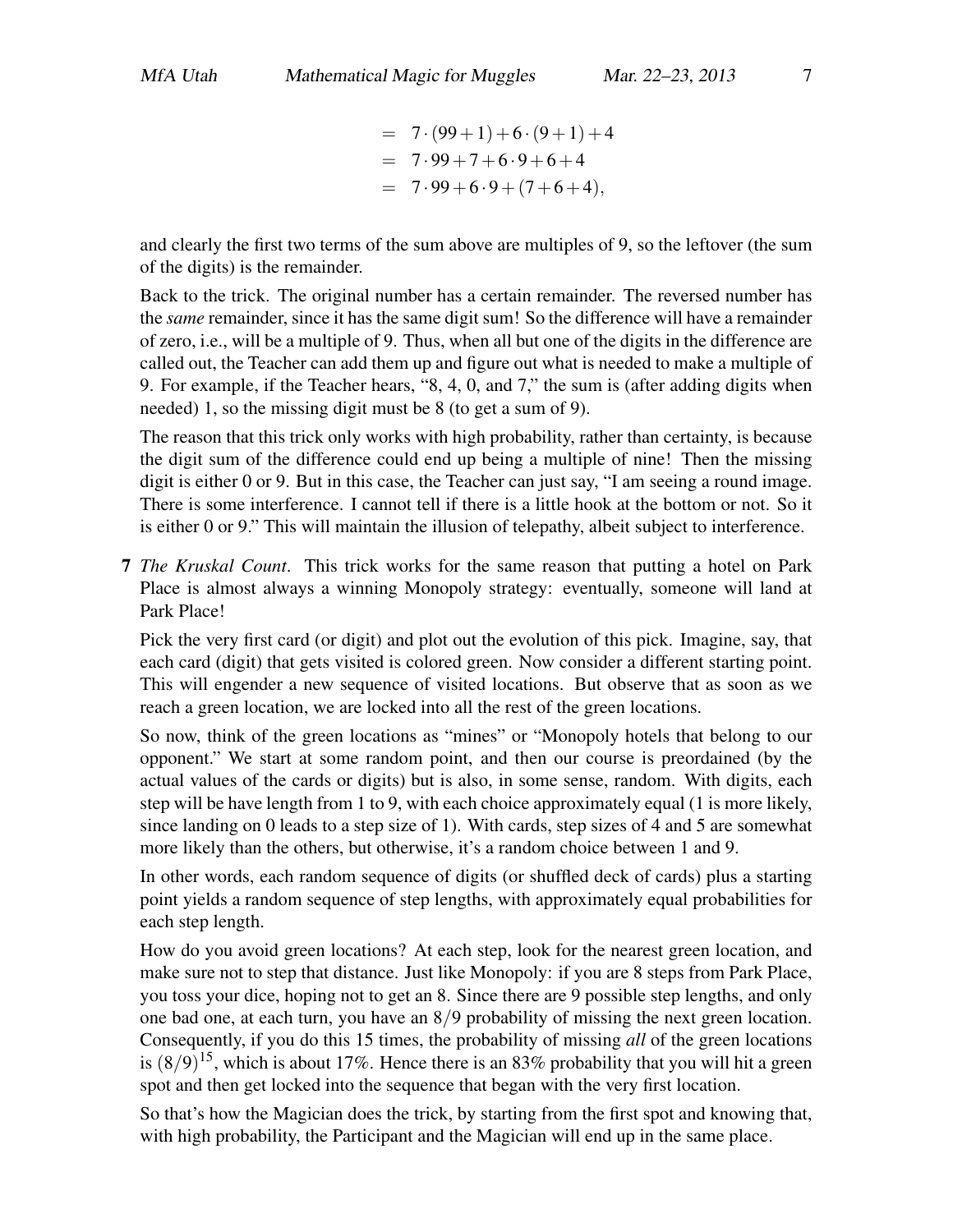8 *Hummer Shuffle Tricks*. Consider a pile of cards, where some possibly are face up. Each card has a position (from #1, the top card, down to the last card), a value (where  $A = 1$ and *J*,*Q*,*K* respectively equal 11, 12, 13), and an orientation (either face-up or face-down). All of these tricks depend on using an *even* number of cards and use one or both of the following lemmas.

Lemma 1: Start with a pile of 2*n* cards, *all face-down*. After any number of Hummer Shuffles is performed, the number of odd-position cards that are faceup will equal the number of even-position cards that are face-up.

Lemma 2: Start with a pile of 2*n* cards, *all face-down*, and *arranged in numerical order* (for example,  $5, 6, 7, 8, 9, 10, J, Q$ ). then do any number of Hummer Shuffles. For each card, the sum of its position, value, and orientation (where we assign 1 to "face-up" and 0 to "face-down") will have the same parity.

For example, suppose the cards start with 5,6,7,8 from top to bottom, all face-down, and we turn over the first two and cut by taking the top card and putting on the bottom and then turn over the top two and cut by taking the top two cards and putting them on the bottom. Then we get, in order (using a bar to indicate "face-up"), from the starting position:

$$
5,6,7,8 \rightarrow \bar{6}, \bar{5}, 7,8 \rightarrow \bar{5}, 7, 8, \bar{6} \rightarrow \bar{7}, 5, 8, \bar{6} \rightarrow 8, \bar{6}, \bar{7}, 5.
$$

Now let's compute the sum of position plus value plus orientation for each card. The first card's sum is  $1+8+0=9$ . Card #2's sum is  $2+6+1=9$ . Card #3's is  $3+7+1=11$ , and the final sum is  $4+5+0=9$ . All of these are odd.

I leave it to the reader to prove these lemmas, but this should not be difficult. The harder part is thinking of the lemmas in the first place! We also leave it to the reader to use these lemmas (or other similar ideas) to explain (a).

Lemma 2 is used for (b), the Nearly Perfect Mind Reader trick. The Magician merely guesses the first answer, but of course the Participant will tell the Magician if he or she is correct or not. This establishes the parity of the sum, and the rest is (fairly) easy, but requires paying attention.

For (c), the Magician makes sure that there are an even number of cards in the pile, and that a royal flush is included among them. Then M cleverly arranges the orientation of the cards by examining successive pairs and flipping over the odd-positioned card ONLY if it belongs to the royal flush, and flipping over the even-positioned card ONLY if it doesn't belong to the royal flush. I am right handed, so I start looking at the cards from the right, so I use the mnemonic aid "Royal flush cards get flipped if they are the Rrightmost one in the pair."

At this point, some cards are face-up and some are face-down, but the following regularity has been imposed:

*The odd-positioned royal cards have the same orientation as the even-positioned ordinary cards. Likewise, the even-positioned royal cards have the same orientation as the odd-positioned ordinary cards.*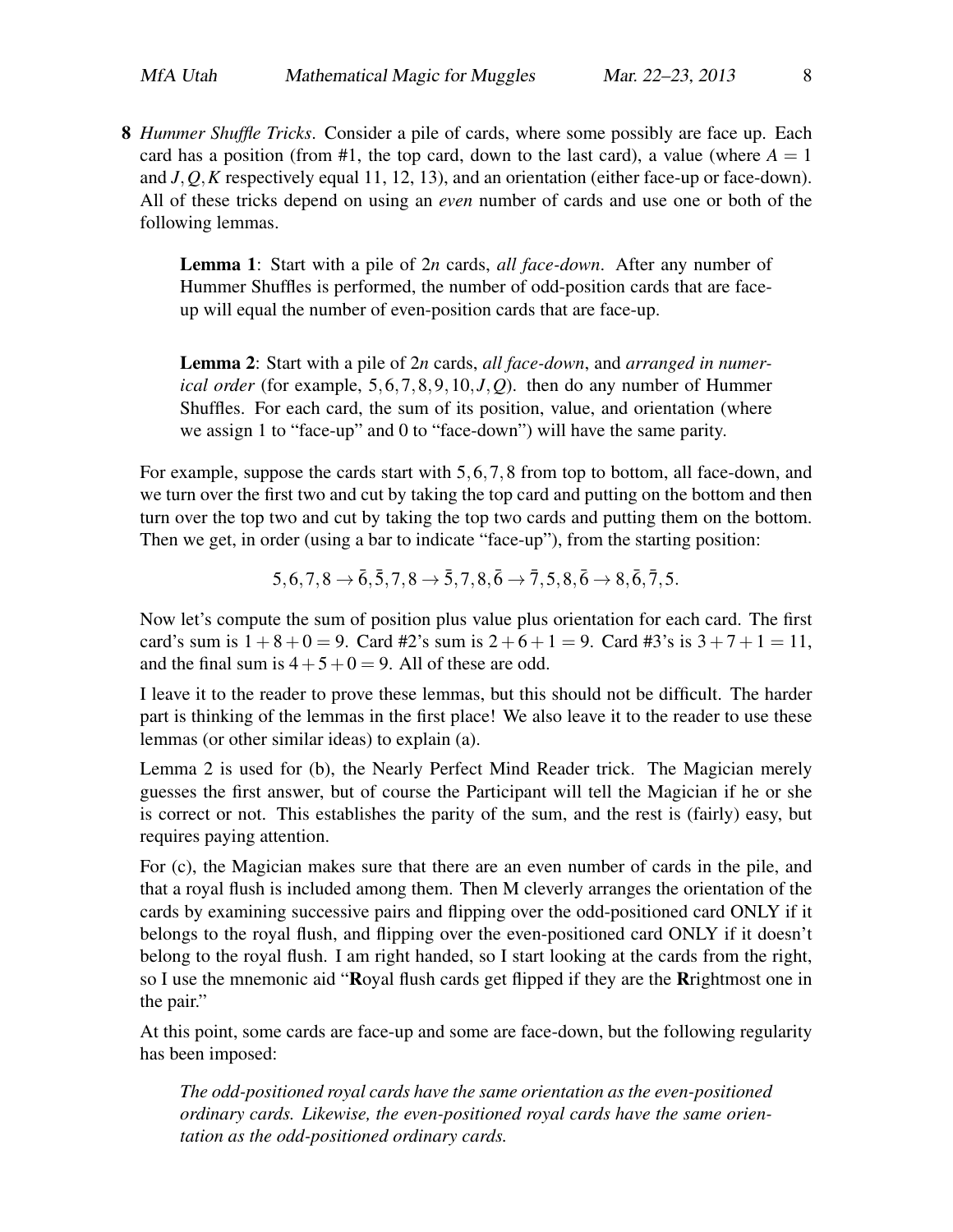Notice (VERIFY!) that Hummer Shuffling will not change this situation! So after a bunch of Hummer Shuffles (even ones where you flip over the top 4 cards, or any even number of cards), the Magician finally deals the cards out into two piles, alternating cards. M observes which pile has face-up royal cards, and takes this pile and surreptitiously turns it over and places it on the other pile. Now the only cards that are face down will be the royal cards!

9 *Scarne's Lie Speller*. This trick uses one bit of brain-dead deception and is otherwise completely straightforward. M starts out by making sure that the 14th card from the bottom of the deck is face-up and black.

When P picks a card and puts it on top, M cuts, making sure not to cut below the face-up card. Thus, after the cut, the chosen card is 14 cards below the face-up card. *We know exactly where it is!* The moral of the story:

*Cuts don't do squat. But you already knew this. Your audience does not. They think that cutting the cards significantly messes up things.*

Then, when M says she is flipping a card behind her back, she actually does nothing (makes flipping noises, though). Next, she spreads the cards until a face-up one appears. Guess what? It's black.

Now M and P play a preordained guessing game, designed to merely deal out 14 cards, with the chosen one guaranteed to the the last one.

10 *Random Numbers*. The crux idea behind this trick is that  $n + (-n) = 0$ . Keep it simple for a moment, and suppose that  $h = 0$ . Then P takes *n* cards off the top of the deck, and M draws out 20 from the  $(52 - n)$ -card deck, with the audience noting the *n*th one. Since  $h = 0$ , M just puts the  $(32 - n)$ -card deck on top of the 20-card deck. However, the audience's card is the *n*th from the top of the 20-card deck. Adding, we get  $32 - n + n = 32$ ; thus M merely counts down to the 32nd card and this will be the target.

In the more general case, there will be *h* cards at the bottom, 20 cards in the middle (with the target card at the *n*th position from the top) and  $32 - n - h$  cards on top. So now M counts to the 32−*h*th card. Easy!

11 *Guess from the Cut*. The key thing here is that M does not let anyone shuffle the cards, and remember: cuts do nothing to alter the cycle, merely changing the starting point. If you can "walk" the cycle, you're fine.

So there are many different ways to do this trick. All you need is a robust cycling of cards. I used the "Eight Kings" cycle, which uses the mnemonic aid "8 kings threatened to save 95 queens for a sick knave," which encodes

$$
8, K, 3, 10, 2, 7, 9, 5, Q, 4, A, 6, J,
$$

where we use the convention that  $A = 1$ . Furthermore, we cycle suits with the pattern "CHaSeD" ( $\clubsuit$ ,  $\heartsuit$ ,  $\spadesuit$ ,  $\diamondsuit$ ). For example, the first card in the deck is the 8 $\clubsuit$ , the next one is  $K\heartsuit$ , etc.

Then, if we know the value of one card and the suit of the next, we know everything!